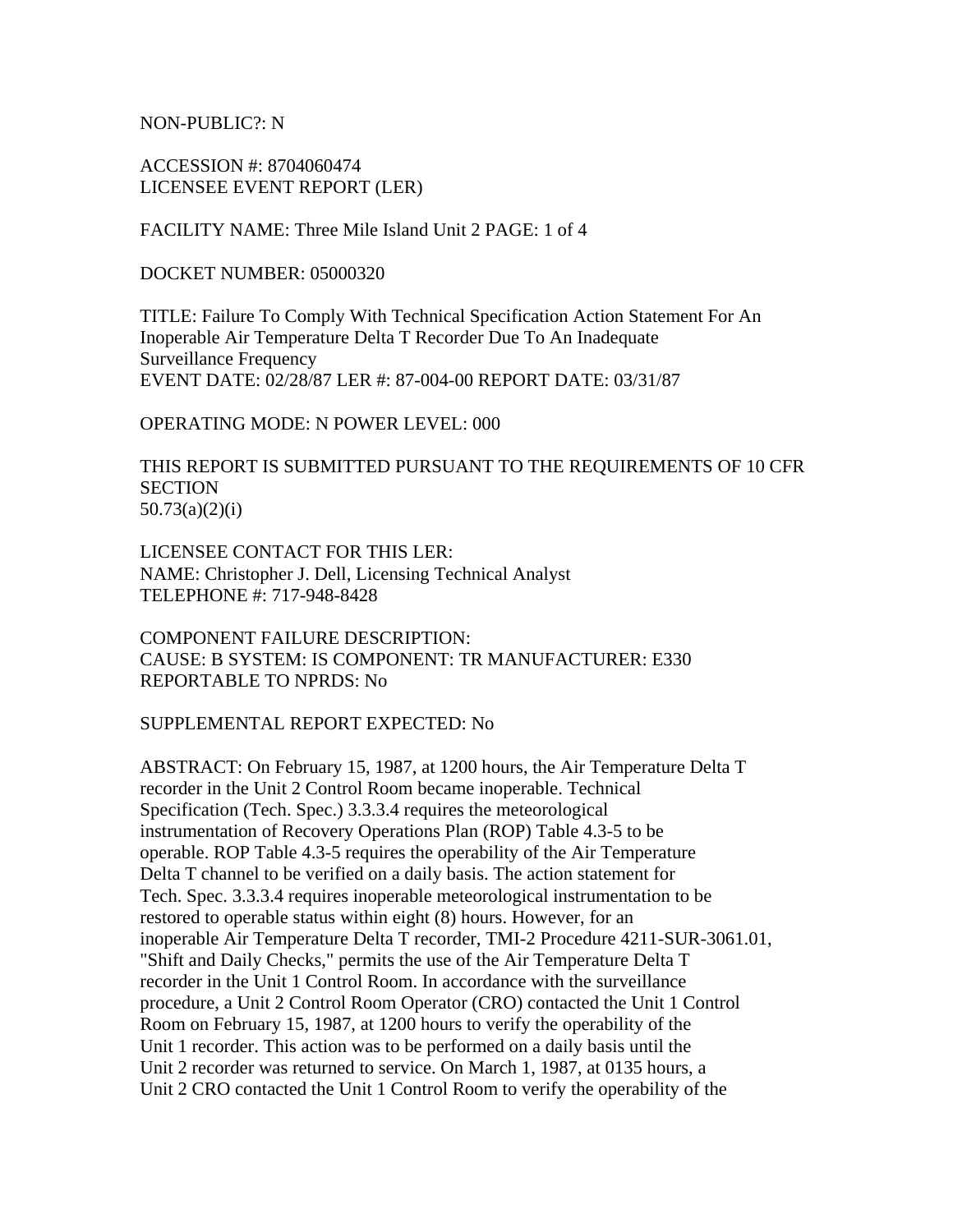Unit 1 recorder and was notified that the Unit 1 recorder was inoperable as of February 28, 1987, at 0700 hours. The inoperability of the Unit 1 recorder should have placed Unit 2 into the action statement of Tech. Spec. LCO 3.3.3.4 but the Unit 2 Control Room was not aware of the condition. At the time of discovery of this condition, 0135 hours on March 1, 1987, the action statement timeclock had already expired (i.e., timeclock expired at 1500 hours on February 28, 1987). The root cause of this event was an inadequate surveillance frequency for ensuring compliance with the Tech. Spec. action statement. The Unit 2 recorder was repaired and returned to service at 0700 hours on March 1, 1987. As a corrective action, the Unit 2 CRO's "Reading Log" has been revised to require shiftly monitoring of meteorological instruments.

(End of Abstract)

TEXT: PAGE: 2 of 4

#### I. PLANT OPERATING CONDITIONS BEFORE THE EVENT

The TMI-2 facility is in a long-term cold shutdown state; the defueling evolution is in progress. The reactor decay heat was being removed via loss to ambient. Throughout this event there was no affect on the Reactor Coolant System or the core.

II. STATUS OF STRUCTURES, COMPONENTS, OR SYSTEMS THAT WERE INOPERABLE AT THE START OF THE EVENT AND THAT CONTRIBUTED TO THE EVENT

Air Temperature Delta T Indicator in the Unit 2 Control Room

#### III. EVENT DESCRIPTION

On February 15, 1987, at 1200 hours, the Air Temperature Delta T recorder (IEEE Code-TR) in the Unit 2 Control Room became inoperable. TMI-2 Technical Specification (Tech. Spec.) Limiting Condition for Operation (LCO) 3.3.3.4 requires the meteorological monitoring instrumentation channels (IEEE Code IS) of Recovery Operations Plan (ROP) Table 4.3-5 to be operable. ROP Table 4.3-5 requires the operability of the Air Temperature Delta T channel to be verified on a daily basis. The action statement for Tech. Spec. LCO 3.3.3.4 requires an inoperable meteorological monitoring channel to be restored to operable status within eight (8) hours. However, for an inoperable Air Temperature Delta T recorder, TMI-2 Surveillance Procedure 4211-SUR-3061.01, "Shift and Daily Checks," Revision 2, Enclosure 1 permits the use of the Air Temperature Delta T recorder in the Unit 1 Control Room to satisfy the Tech. Spec. LCO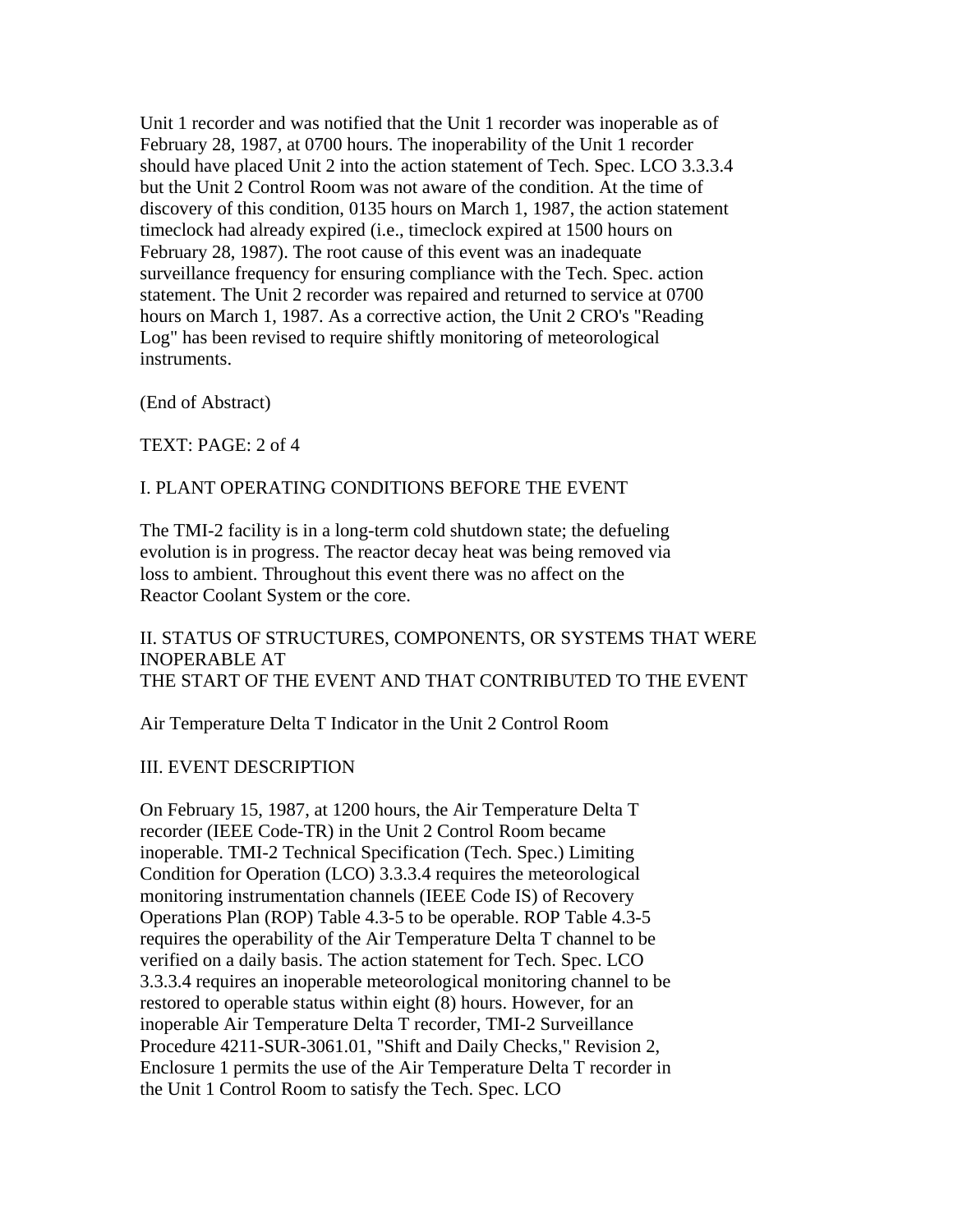requirement. The Unit 1 recorder provides readout from a different sensing device at the TMI meteorological tower. In accordance with the surveillance procedure, a Unit 2 Control Room Operator (CRO) contacted the Unit 1 Control Room on February 15, 1987, at 1200 hours to verify the operability of the Unit 1 Air Temperature Delta T recorder. This action was to be performed on a daily basis per Surveillance Procedure 4211-SUR-3061.01 until the Unit 2 recorder was returned to service.

On March 1, 1987, at 0135 hours, a Unit 2 CRO contacted the Unit 1 Control Room to verify the operability of the Unit 1 Air Temperature Delta T recorder. At this time, the Unit 2 CRO was notified that the Unit 1 recorder had become inoperable on February 28, 1987, at 0700 hours. The inoperability of the Unit 1 Air Temperature Delta T recorder should have placed Unit 2 into the action statement of Tech. Spec. LCO 3.3.3.4 (i.e., an 8-hour timeclock for restoring operability) but the Unit 2 Control Room was not aware of the condition. At the time of discovery of this condition, 0135 hours on March 1, 1987, the action statement timeclock had already expired (i.e., timeclock expired at 1500 hours on February 28, 1987).

TEXT: PAGE: 3 of 4

This condition represented a non-compliance with Tech. Spec. LCO 3.3.3.4. Therefore, it is reportable per 10 CFR  $50.73(a)(2)(i)(B)$  due to a condition prohibited by the Plant's Tech. Specs.

The date of this event is February 28, 1987, the date the Tech. Spec. LCO action statement expired. This condition was not discovered until March 1, 1987; therefore, the report due date is March 31, 1987 (i.e., 30 days after the event was discovered).

### IV. ROOT CAUSE OF THE EVENT

The root cause of this event was an inadequate surveillance frequency for ensuring compliance with the Tech. Spec. LCO action statement. As mentioned previously, the action statement for Tech. Spec. LCO 3.3.3.4 has an 8-hour timeclock and the surveillance frequency for ensuring operability is once per 24 hours. Generally, a Tech. Spec. action timeclock starts upon detection of an inoperable condition. However, for equipment that provides evidence of failure times, the Tech. Spec. action statement timeclock starts at the moment the equipment becomes inoperable. Therefore, considering the action statement timeclock (8 hours), surveillance frequency (24 hours), and the ability of the instrument to provide the time when inoperability occurred, it was possible for the recorder to be inoperable and to exceed the Tech. Spec. LCO action statement timeclock prior to being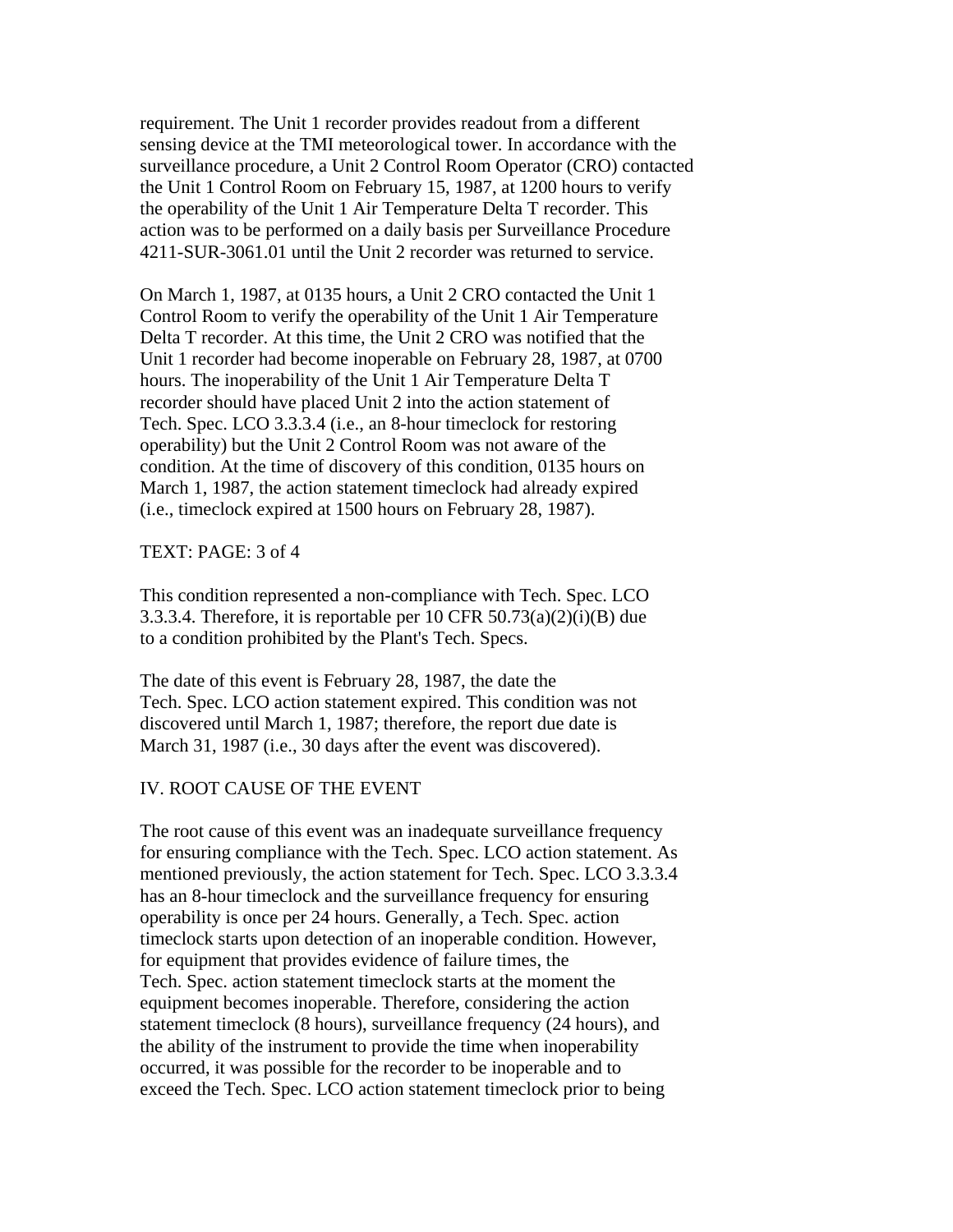identified.

## V. CORRECTIVE ACTIONS

Immediate - The Unit 2 Air Temperature Delta T recorder was repaired and returned to service at 0700 hours on March 1, 1987.

### Long Term

The Unit 2 CRO's "Reading Log" has been revised to require shiftly monitoring of the Unit 2 meteorological instruments or the Unit 1 meteorological instruments if they are being used.

The Unit 2 Tech. Specs. will be reviewed to determine if other similar situations are possible. This review will address the relationships between surveillance intervals, Tech. Spec. action statement timeclocks, and the ability of the equipment to provide evidence of failure times.

The feasibility of using the Unit 2 Control Room Tektronix 4054 computer to provide temperature data during periods of recorder inoperability will be investigated.

TEXT: PAGE: 4 of 4

### VI. COMPONENT FAILURE DATA

Component: Air Temperature Delta T Recorder Instrument No. AH-YMTR-1923 Esterline Angus Multipoint Recorder Model E1124E Failure Mode: Defective power supply

# VII. AUTOMATIC OR MANUALLY INITIATED SAFETY SYTEM RESPONSES

N/A

# VIII. ASSESSMENT OF THE SAFETY CONSEQUENCES AND IMPLICATIONS OF THE EVENT

The basis for the operability of the meteorological instrumentation is to ensure sufficient meteorological data is available for estimating potential radiation doses to the public as a result of routine or accidental releases of radioactive materials to the atmosphere. The Air Temperature Delta T recorder in the Unit 2 Control Room provides an immediate readout for the temperature sensor at the station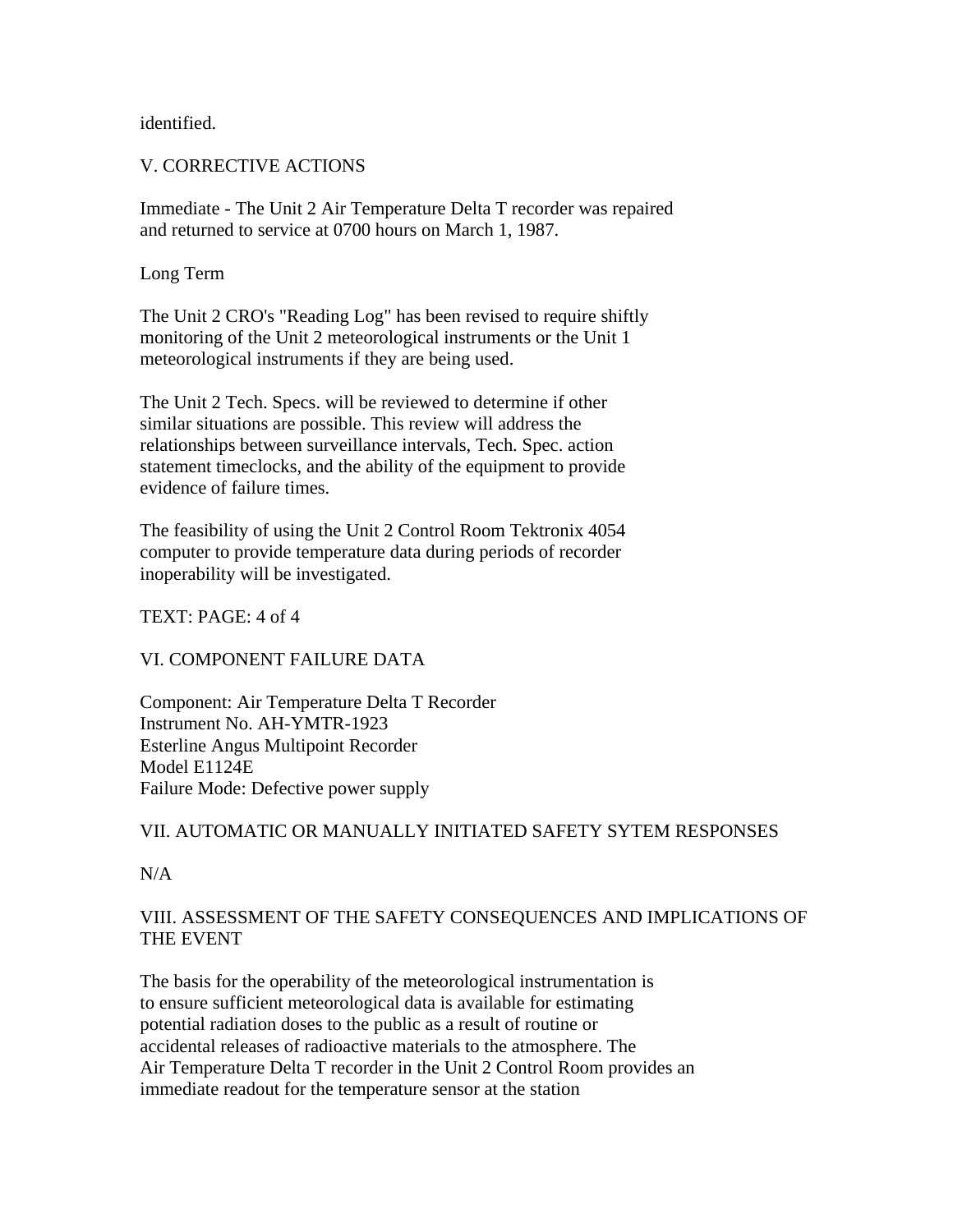meteorological tower. The temperature sensor is also linked directly to an Environmental Controls computer and a stripchart recorder at the meteorological tower. In the event of an actual routine or accidental release, the required temperature data would be pulled directly from the Environmental Controls computer. Therefore, sufficient meteorological data is still available for estimating radiation doses from radiological releases when the Control Room recorder is inoperable. It is noteworthy that during the period when both the Unit 1 and Unit 2 recorders were inoperable (i.e., February 28, 1987, at 0700 hours to March 1, 1987, at 0700 hours), the temperature data records were lost from the Environmental Controls computer during the period of 1800 hours on February 27, 1987, to 0100 hours on March 1, 1987, due to a computer program error. The lost temperature data was subsequently obtained from the stripchart recorder at the meteorological tower. During this event, no routine or accidental releases from the plant occurred; therefore, this event did not present an undue risk to the health and safety of the public.

#### ATTACHMENT # 1 TO ANO # 8704060474 PAGE: 1 of 1

GPU Nuclear

GPU Nuclear Corporation Post Office Box 480

Route 441 South Middletown, Pennsylvania 17057-0191 717 944-7621 TELEX 84-2386 Writer's Direct Dial Number:

(717) 948-8461

4410-87-L-0049 Document ID 0172P

March 31, 1987

US Nuclear Regulatory Commission Attn: Document Control Desk Washington, DC 20555

Dear Sirs:

Three Mile Island Nuclear Station, Unit 2 (TMI-2) Operating License No. DPR-73